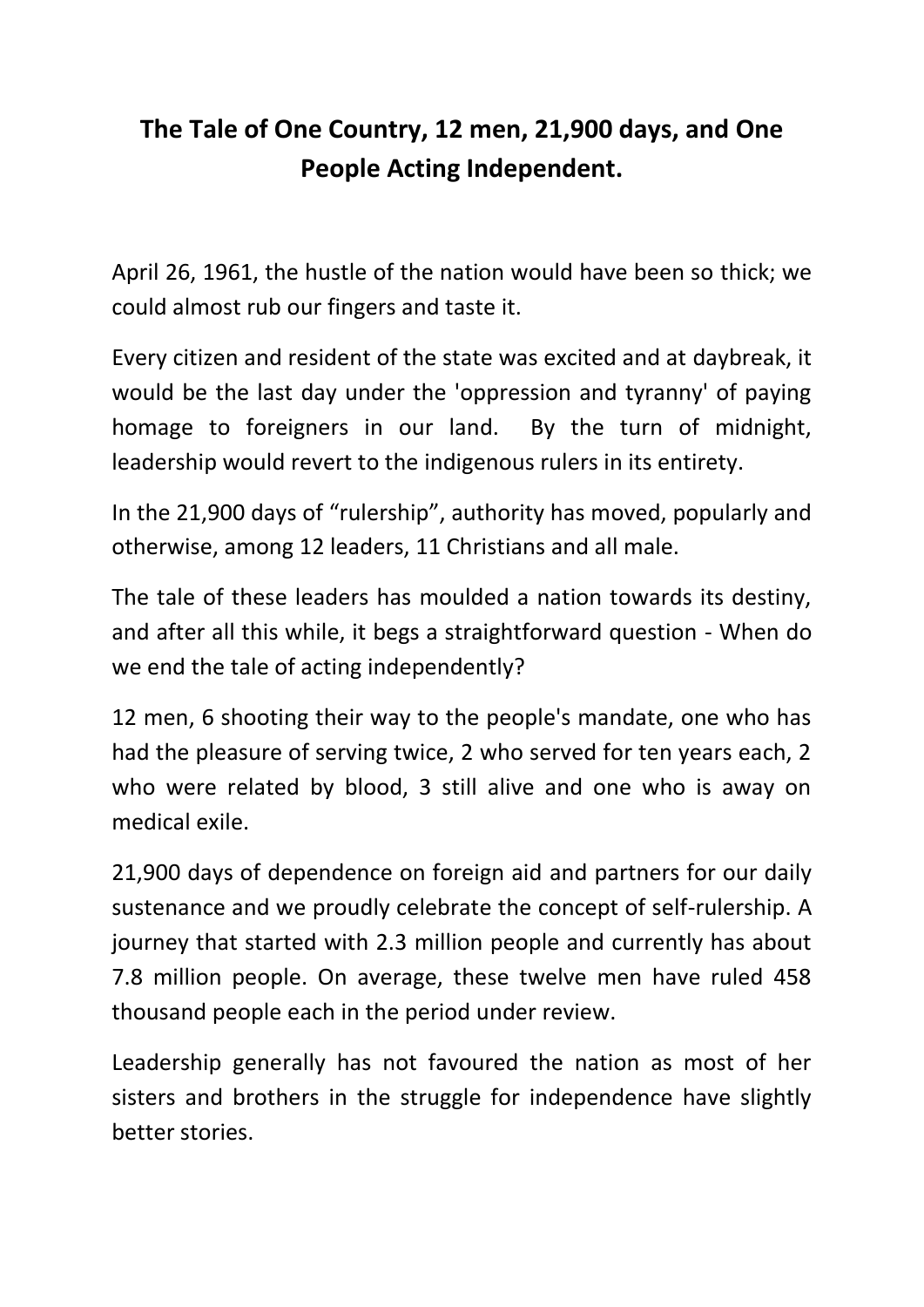History is always a recollection of stories that connect the past to the present and told with an angle of bias. Therefore, we would not mention individuals and what they have achieved or not.

Suffice it to say also that history reminds us of the great days of our musicians. S.E. Rogie and Amie Kallon. The Krio folk songster whose songs inspired fighters of the RUF to seek out his legend and ask him to perform….usai we get for go when the rebel dem cam for kill we? The music moguls like Jimmy B and Kabaka, the engineers like Sahr Issa and King Fisher. Our entertainers, the Professionals and our very own Dan Moss and wanpot.

However, the joys, hopes and promises of midnight of April 26, 1961, still look like what we yearned for after 12 men and their cabinets, departments, agencies and collaborations have held the nation's dreams in their hands and sadly have not delivered.

These political leaders, while not delivering, have not tainted the delivery of our sportsmen.

The Dyfans and Kallons, the Junior Tumbus and the Parades, the Billy Cokers and the Musu Peles. Our Cricketers and Horace Dove-Edwin. The tears of joy running down the faces of fans as we lifted the zone two trophy—the privilege of watching the Sierra Leone team on national television for the first time.

21,900 days later, aside from the quality of the photos and videos, leadership looks similar and identical, the promise of paradise when the leaders have no idea on the way to go.

In 525,600 flight hours, the nation still awaits leadership that would touch down in the promised land. We are close to sure that the milk and honey would be gone by the time the ship of state berths in the aqua of joy and plenty.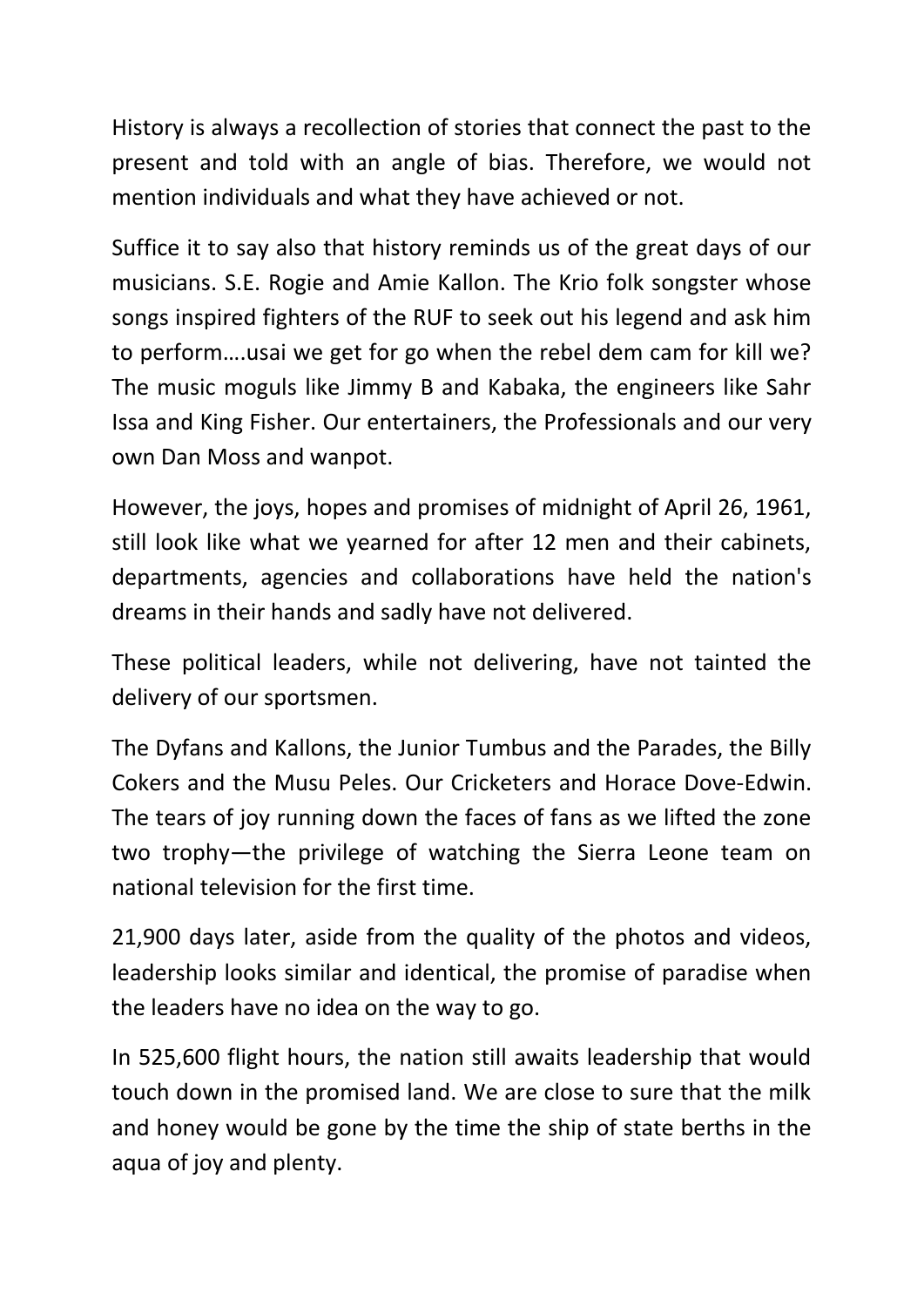After 21,900 days of this charade of self -rule, we just might be content with the ordinary touch down. Having been blessed with leaders that have seen independence as the right to do as they please but not the opportunity to do what is right.

After all these days that turned into years, we have, by the goodness of God, had two great blessings. Freedom of speech and conscience and by some spiritual machination, leaders who have the prudence to practice neither of them. Leadership that has forced us to prefer peace with slavery to liberty with danger. Leadership that has ensured that the majority does not prevail and the irate, tireless minority don't get a chance to set bushfires of freedom in the minds of their compatriots.

Leadership that has toyed with the rule of law while in office and bemoaned it while in opposition. Leadership that has enacted laws that have bitten them like mad dogs. 21,900 days, at the stroke of midnight on the 26th of April 1961, a national of sufferers was born, a bunch of jubilating citizens with little knowledge of what the ruling class had in store.

31,536,000 minutes after the British Union Jack was folded and the trumpets blasted to herald the birth of a nation and handed over to our kinsmen to lead us, we have been led like lambs to the slaughter. Corruption and cabalocracy, nepotism and tribalism, state capture and rampant socio-governmental comedy.